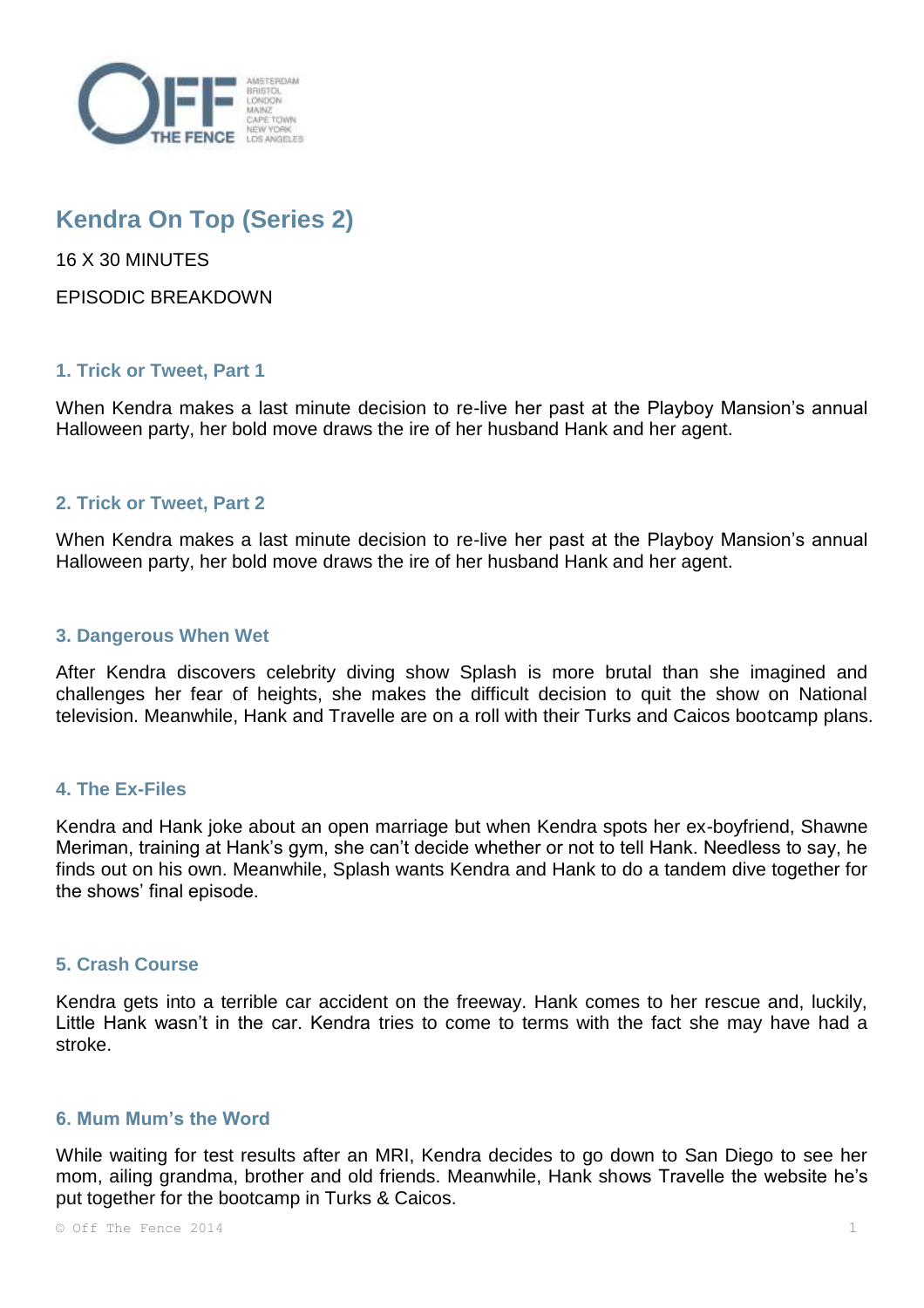#### **7. Miami Vices**

It's Kendra's 28th Birthday and Hank sets up a trip to Miami for her and her girlfriends. Kendra parties it up in Miami with Jessica, JoJo, and Kristen, complete with a big cake sent to the club by Hank. Back in LA, Hank realizes the bootcamp he set up in Turks & Caicos isn't going to happen which causes a huge rift with Travelle.

#### **8. Homeland Insecurity**

In Miami, Kendra learns that Jessica celebrated her anniversary with friends in Hawaii without her, which hurts Kendra's feelings and makes her distrust Jessica. When Kendra returns to LA, Hank breaks the news to her that he cancelled Turks & Caicos, which leads to a huge fight.

#### **9. The Cold Wars**

Kendra wakes up to find that Hank slept on the couch. She meets with the GM of Playboy Radio and they decide she'll do a radio show audition with Hank's friend, Pat McAfee. Later, Kendra's thawed from her fight with Hank, but Hank clearly has not. Travelle and Hank decide to maintain their partnership at the gym, but Hank realizes he wants to pursue bigger and better things.

## **10. Truce or Dare**

Kendra does her radio show audition with Pat McAfee but later confesses to Jessica that she feels the two girls would make a better team. Jessica urges Kendra to make amends with Hank, after all, it's their anniversary. Meanwhile, Hank has a movie role that involves putting on a clown wig and acting opposite Bruce Jenner. When he comes home, he finds that Kendra's dolled up and ready to go out for their anniversary. Turns out, he has a gift for her too.

## **11. The Big Bare**

Pat McAfee gifts Kendra and Hank a weekend in Big Bear for their four-year anniversary. Kyle, Jessica, Travelle and Pat's girlfriend, Alison, join in the fun. During the party, Hank overhears Kendra telling Alison she should sow her wild oats. When Kendra and Jessica discover Alison is a bit conservative, they try to coax her into flashing, which angers Pat.

#### **12. Cabin Fever**

After a wild night of partying in Big Bear, Hank worries Kendra isn't happy being married, but she assures him that he's the only one for her. Kendra and Hank are disappointed that Pat isn't as fun as he used to be now that he's with Allison – but they're glad that they complement each other as a couple.

# **13. The Confidence Game**